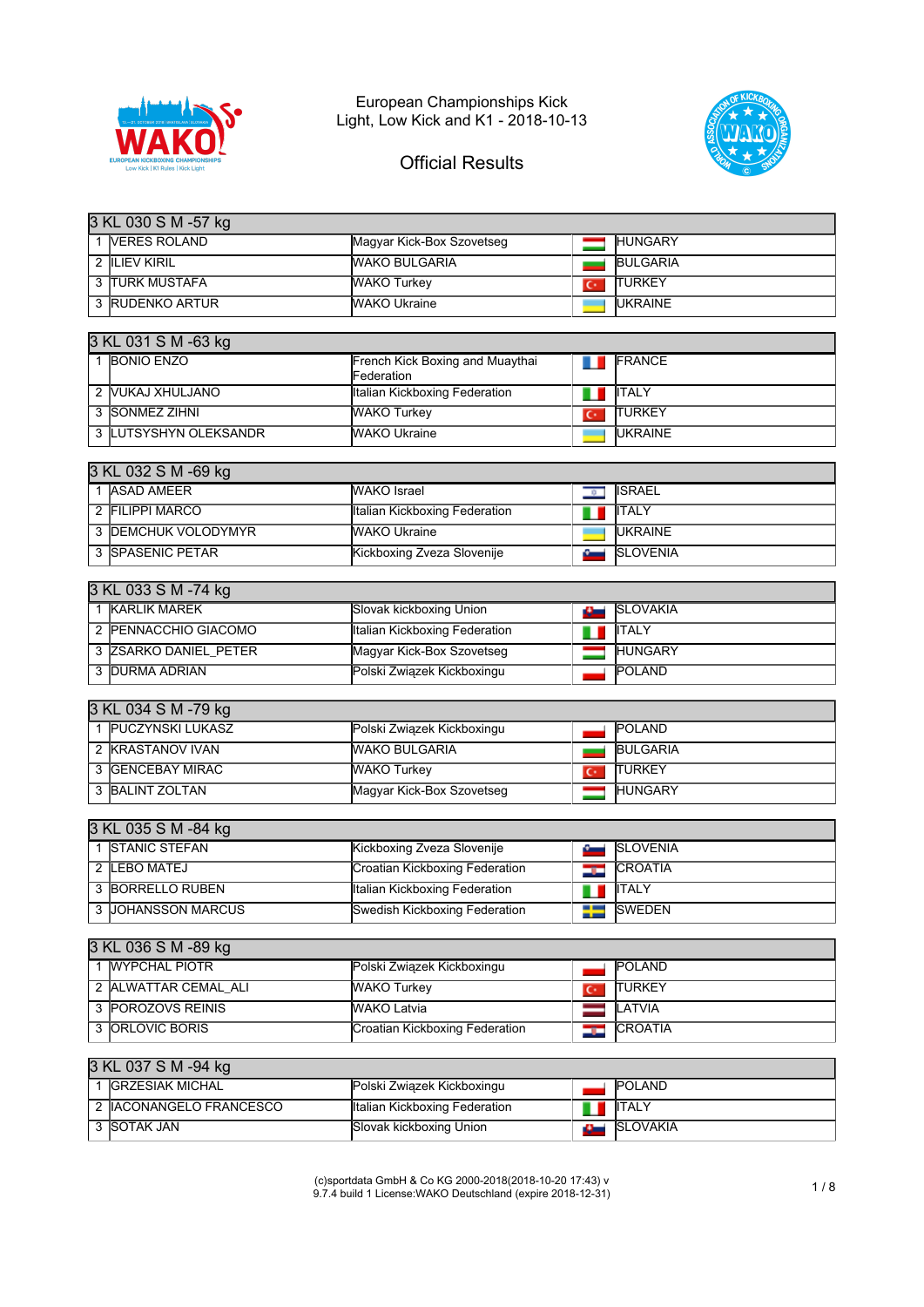



| 3 YUCEL SELMAN                       | <b>WAKO Turkey</b>                                     | $C^*$          | <b>TURKEY</b>         |
|--------------------------------------|--------------------------------------------------------|----------------|-----------------------|
| 3 KL 038 S M +94 kg                  |                                                        |                |                       |
| 1 POTOCNIK BLAZ                      | Kickboxing Zveza Slovenije                             | ست             | <b>SLOVENIA</b>       |
| 2 AKIN ABDULLAH_CEM                  | <b>WAKO Turkey</b>                                     | $\overline{C}$ | TURKEY                |
| 3 VIDA ADAM                          | Magyar Kick-Box Szovetseg                              |                | <b>HUNGARY</b>        |
| 3 IVIC IVICA                         | <b>Croatian Kickboxing Federation</b>                  |                | <b>CROATIA</b>        |
|                                      |                                                        | درتك           |                       |
| 3 KL 039 S F -50 kg                  |                                                        |                |                       |
| 1 TURAN DUYGU                        | <b>WAKO Turkey</b>                                     | $C^*$          | <b>TURKEY</b>         |
| 2 BUSA_GABRIELLA_                    | Magyar Kick-Box Szovetseg                              | —              | <b>HUNGARY</b>        |
| 3 HAGEN ISABELLE                     | <b>WAKO Switzerland Swiss Kickboxing</b><br>Federation | o              | SWITZERLAND           |
| 3 KARCHOVA DOMINIKA                  | Slovak kickboxing Union                                | o.             | <b>SLOVAKIA</b>       |
| 3 KL 040 S F -55 kg                  |                                                        |                |                       |
| 1 SITNILSKA ALBENA                   | <b>WAKO BULGARIA</b>                                   |                | <b>BULGARIA</b>       |
| 2 GREMEN PETRA                       | Magyar Kick-Box Szovetseg                              | ═              | <b>HUNGARY</b>        |
| 3 BUYUKDEMIR SUKRAN_TEBAA            | <b>WAKO Turkey</b>                                     | $\overline{C}$ | <b>TURKEY</b>         |
| 3 KLECZKOWSKA KATARZYNA              | Polski Związek Kickboxingu                             |                | POLAND                |
|                                      |                                                        |                |                       |
| 3 KL 041 S F -60 kg                  |                                                        |                |                       |
| 1 VERONA FLAVIA                      | Italian Kickboxing Federation                          | m              | <b>ITALY</b>          |
| 2 KIYAK GULSAH                       | <b>WAKO Turkey</b>                                     | $C^*$          | <b>TURKEY</b>         |
| 3 NYSTAZOU MARTHA                    | PANHELLENIC KICK-BOXING<br><b>FEDERATION</b>           | $\mathbf{r}$   | <b>GREECE</b>         |
| 3 POLASKOVA LUCIE                    | <b>Czech Full Contact Union</b>                        |                | <b>CZECH REPUBLIC</b> |
|                                      |                                                        |                |                       |
| 3 KL 042 S F -65 kg                  |                                                        |                |                       |
| 1  MARANGONI NIKOLE                  | Italian Kickboxing Federation                          | ш              | <b>ITALY</b>          |
| 2 ADAMECKOVA SOFIA                   | Slovak kickboxing Union                                | a.             | <b>SLOVAKIA</b>       |
| 3 FENDRICHOVA MARTINA                | Czech Full Contact Union                               |                | <b>CZECH REPUBLIC</b> |
| 3 BERGMAN CAROLINA                   | <b>Swedish Kickboxing Federation</b>                   | --<br>--       | <b>SWEDEN</b>         |
| 3 KL 043 S F -70 kg                  |                                                        |                |                       |
| 1 BUSA_ANDREA                        | Magyar Kick-Box Szovetseg                              | $\equiv$       | <b>HUNGARY</b>        |
| 2 POLLONE VITTORIA                   | Italian Kickboxing Federation                          | ш              | <b>ITALY</b>          |
| <b>KWIECIEN KATARZYNA</b><br>3       | Polski Związek Kickboxingu                             |                | POLAND                |
| <b>CVINGEROVA TEREZA</b>             | <b>Czech Full Contact Union</b>                        |                | <b>CZECH REPUBLIC</b> |
|                                      |                                                        |                |                       |
| 3 KL 044 S F +70 kg                  |                                                        |                |                       |
| 1 COMPAGNO GIULIA                    | Italian Kickboxing Federation                          | ш              | <b>ITALY</b>          |
| 2 PANAS NATALIA                      | Polski Związek Kickboxingu                             |                | POLAND                |
| 3 OSVATH DORA                        | Magyar Kick-Box Szovetseg                              |                | <b>HUNGARY</b>        |
| 3 SCHANDER DOROTHEA                  | <b>Swedish Kickboxing Federation</b>                   | ≡              | <b>SWEDEN</b>         |
|                                      |                                                        |                |                       |
| 3 KL 045 V M -63 KG                  |                                                        |                |                       |
| <b>MERTEN DANIEL</b><br>$\mathbf{1}$ | <b>WAKO Deutschland</b>                                |                | <b>GERMANY</b>        |
| 2 BERTALAN_GABOR                     | Magyar Kick-Box Szovetseg                              |                | <b>HUNGARY</b>        |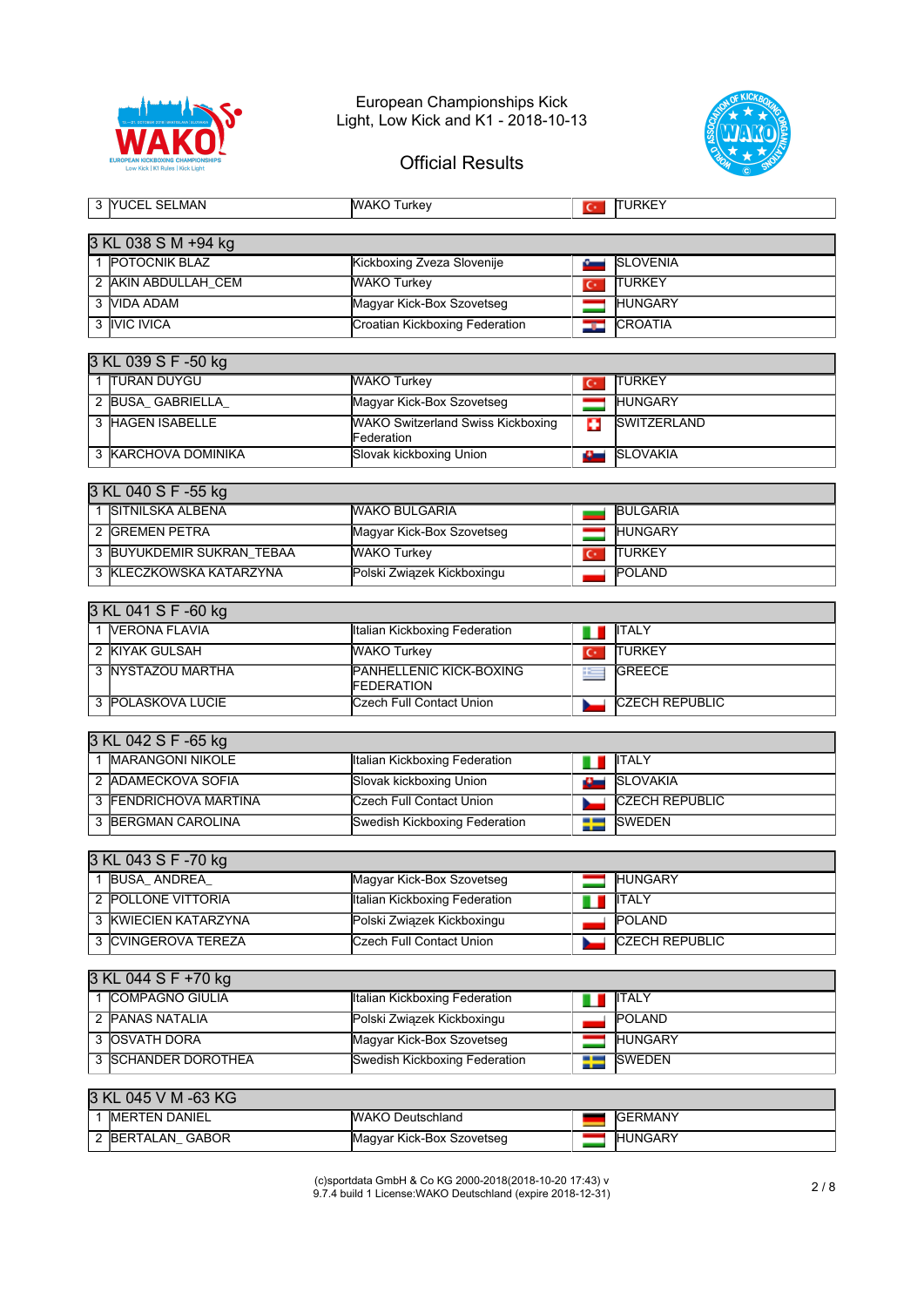



## Official Results

| 3 GOMEZ AREVALO EDER     | Federación Española de Kickboxing y<br>Muaythai                |   | <b>SPAIN</b>    |  |  |
|--------------------------|----------------------------------------------------------------|---|-----------------|--|--|
| 3 KL 046 V M -74 KG      |                                                                |   |                 |  |  |
|                          |                                                                |   |                 |  |  |
| 1 RANI TARVO             | <b>Estonian Kickboxing Federation</b>                          |   | <b>ESTONIA</b>  |  |  |
| 2 MARTORELLI LUCA        | Italian Kickboxing Federation                                  |   | <b>IITALY</b>   |  |  |
| <b>3 IDECHANT DIRK</b>   | WAKO Deutschland                                               |   | <b>IGERMANY</b> |  |  |
| 3 BARDOSI SANDOR FERENC  | Magyar Kick-Box Szovetseg                                      |   | <b>HUNGARY</b>  |  |  |
|                          |                                                                |   |                 |  |  |
| 3 KL 047 V M -84 KG      |                                                                |   |                 |  |  |
| 1 KOVACS IMRE            | Magyar Kick-Box Szovetseg                                      |   | <b>HUNGARY</b>  |  |  |
| 2 <b>NOVELLI CLAUDIO</b> | Italian Kickboxing Federation                                  | ш | IITALY          |  |  |
| 3 TASHEV PETIO           | <b>WAKO BULGARIA</b>                                           |   | <b>BULGARIA</b> |  |  |
| 3 ICOCEAN MARIUS         | <b>FEDERATIA ROMANA DE ARTE</b><br><b>IMARTIALE DE CONTACT</b> |   | <b>ROMANIA</b>  |  |  |

| 3 KL 048 V M -94 KG      |                               |  |                   |
|--------------------------|-------------------------------|--|-------------------|
| <b>ISIKORA CHRISTIAN</b> | <b>WAKO Austria</b>           |  | <b>AUSTRIA</b>    |
| 2 IMAHARRAMOV TELMAN     | <b>WAKO Azerbaijan</b>        |  | <b>AZERBAIJAN</b> |
| 3 NANCHEV BOYKO          | <b>WAKO BULGARIA</b>          |  | <b>BULGARIA</b>   |
| 3 ISOPO ENZO             | Italian Kickboxing Federation |  | <b>IITALY</b>     |

#### 3 KL 049 V M +94 KG

| <b>TRLE MIRALEM</b>   | <b>WAKO Austria</b>       | <b>AUSTRIA</b>    |
|-----------------------|---------------------------|-------------------|
| VASS CSABA            | Magyar Kick-Box Szovetseg | <b>HUNGARY</b>    |
| <b>HAJIYEV HIKMET</b> | <b>WAKO Azerbaijan</b>    | <b>AZERBAIJAN</b> |

| 3 KL 050 V F -55 KG      |                               |                |
|--------------------------|-------------------------------|----------------|
| ICABRAS VALENTINA        | Italian Kickboxing Federation | <b>I</b> ITALY |
| : IGAZDAGNE PINTER ANETT | Magyar Kick-Box Szovetseg     | <b>HUNGARY</b> |

#### 6 LK 040 S M -51 kg

| ISALCHAK ANTON      | Russian Kickboxing Federation | <b>RUSSIAN FEDERATION</b> |
|---------------------|-------------------------------|---------------------------|
| 2 JALTAY KADIR      | <b>WAKO Turkey</b>            | <b>ITURKEY</b>            |
| 3 IRYBCHENKO DANYLO | <b>MAKO Ukraine</b>           | <b>IUKRAINE</b>           |

#### 6 LK 041 S M -54 kg

| ARUTYUNOV ARMEN | Russian Kickboxing Federation                        | <b>RUSSIAN FEDERATION</b> |
|-----------------|------------------------------------------------------|---------------------------|
| 2 IAKYUZ MURAT  | <b>WAKO Turkey</b>                                   | <b>ITURKEY</b>            |
| 3 ISOUSA LUIS   | Portuguese Federation of Kickboxing<br>land Muavthai | <b>PORTUGAL</b>           |

### 6 LK 042 S M -57 kg

| IKOLTOVSKOI VADIM  | Russian Kickboxing Federation                        | <b>RUSSIAN FEDERATION</b> |
|--------------------|------------------------------------------------------|---------------------------|
| 2 HYDA VLADYSLAV   | <b>WAKO Ukraine</b>                                  | <b>IUKRAINE</b>           |
| 3 ITURAN NIZAM     | <b>WAKO Turkey</b>                                   | <b>ITURKEY</b>            |
| 3 IMIRANDA LEANDRO | Portuguese Federation of Kickboxing<br>land Muavthai | <b>PORTUGAL</b>           |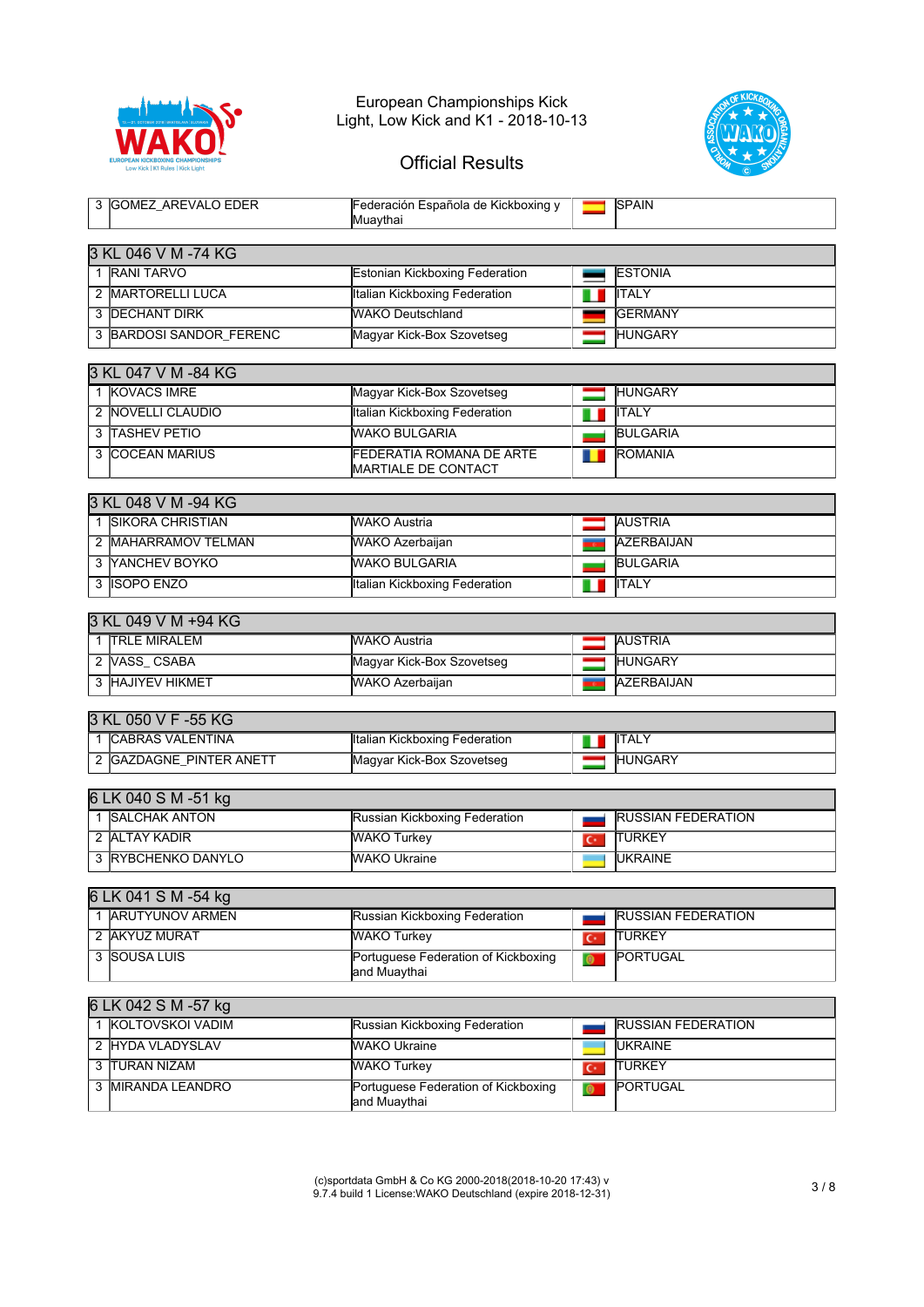



|    | 6 LK 043 S M -60 kg                           |                                                     |                |                           |
|----|-----------------------------------------------|-----------------------------------------------------|----------------|---------------------------|
|    | 1 ZHIGAYLOV ARTEM                             | Russian Kickboxing Federation                       |                | <b>RUSSIAN FEDERATION</b> |
|    | 2 KROLIK MICHAL                               | Polski Związek Kickboxingu                          |                | POLAND                    |
|    | 3 COSTA RENATO                                | Portuguese Federation of Kickboxing<br>and Muaythai | ்              | <b>PORTUGAL</b>           |
|    | 3 KAZACHENKA ALIAKSANDR                       | Belarus Kickboxing & Muay Thai<br>Federation        |                | <b>BELARUS</b>            |
|    |                                               |                                                     |                |                           |
|    | 6 LK 044 S M -63,5 kg                         |                                                     |                |                           |
|    | 1 SHMARHUN SIARHEI                            | Belarus Kickboxing & Muay Thai<br>Federation        |                | <b>BELARUS</b>            |
|    | 2 SANTOS ANDRE                                | Portuguese Federation of Kickboxing<br>and Muaythai |                | PORTUGAL                  |
|    | 3 MUSAYEV RUSLAN                              | WAKO Azerbaijan                                     |                | <b>AZERBAIJAN</b>         |
|    | <b>3 CVETANOVIC MARKO</b>                     | Serbian kickboxing Federation                       | <b>BSC</b>     | <b>SERBIA</b>             |
|    |                                               |                                                     |                |                           |
|    | 6 LK 045 S M -67 kg<br>1 KONOVALOV ALEKSANDAR |                                                     |                | <b>SERBIA</b>             |
|    |                                               | Serbian kickboxing Federation                       | ng m           |                           |
|    | 2 JANKOWSKI ELIASZ                            | Polski Związek Kickboxingu                          |                | <b>POLAND</b>             |
|    | <b>3 BUDAGOV IANIS</b>                        | Russian Kickboxing Federation                       |                | <b>RUSSIAN FEDERATION</b> |
|    | 3 LARBI MEHDI                                 | French Kick Boxing and Muaythai<br>Federation       | . .            | FRANCE                    |
|    |                                               |                                                     |                |                           |
|    | 6 LK 046 S M -71 kg<br>1 MAMEDOV TURGAY       |                                                     |                | <b>RUSSIAN FEDERATION</b> |
|    |                                               | Russian Kickboxing Federation                       |                |                           |
|    | 2 ASLANOV_RAMAL                               | <b>WAKO Azerbaijan</b>                              | <b>TO</b>      | <b>AZERBAIJAN</b>         |
|    | 3 RADULOVIC NOVAK                             | Serbian kickboxing Federation                       | tj—            | <b>SERBIA</b>             |
|    | 3 CONCU SIMONE                                | Italian Kickboxing Federation                       | ш              | <b>ITALY</b>              |
|    | 6 LK 047 S M -75 kg                           |                                                     |                |                           |
|    | 1 ZAKHAROV ALEKSANDR                          | Russian Kickboxing Federation                       |                | <b>RUSSIAN FEDERATION</b> |
|    | 2 BOJILOV_ATANAS                              | <b>WAKO BULGARIA</b>                                |                | <b>BULGARIA</b>           |
|    | 3 ALKAYIS UNAL                                | <b>WAKO Turkey</b>                                  | $\overline{C}$ | <b>TURKEY</b>             |
|    | 3 NANI MARIO ANDREA                           | Italian Kickboxing Federation                       | U              | <b>ITALY</b>              |
|    |                                               |                                                     |                |                           |
|    | 6 LK 048 S M -81 kg                           |                                                     |                |                           |
|    | 1 STOSIC NIKOLA                               | Serbian kickboxing Federation                       | ng m           | <b>SERBIA</b>             |
|    | 2 BURMATOV DENIS                              | Russian Kickboxing Federation                       |                | <b>RUSSIAN FEDERATION</b> |
| 3  | <b>FERNANDES RICARDO</b>                      | Portuguese Federation of Kickboxing<br>and Muaythai | $\bullet$      | <b>PORTUGAL</b>           |
|    | 3 KAJEVIC_DEJVID_                             | <b>WAKO MONTENEGRO</b>                              | 寮              | <b>MONTENEGRO</b>         |
|    |                                               |                                                     |                |                           |
|    | 6 LK 049 S M -86 kg                           |                                                     |                |                           |
| 1. | <b>GJORGJIEV DIMITAR</b>                      | <b>MAKEDONIAN KICKBOXING</b><br><b>FEDERATION</b>   | Ж              | <b>FYR</b> of Macedonia   |
|    | 2 BAKSANOV RAMAZAN                            | Russian Kickboxing Federation                       |                | <b>RUSSIAN FEDERATION</b> |
| 3  | <b>CVJETICANIN MILOS</b>                      | Serbian kickboxing Federation                       | <b>Reco</b>    | <b>SERBIA</b>             |
| 3  | <b>FRATCZAK KACPER</b>                        | Polski Związek Kickboxingu                          |                | POLAND                    |
|    |                                               |                                                     |                |                           |
|    | 6 LK 050 S M -91 kg                           |                                                     |                |                           |
|    | 1 ZULJEVIC LUKA                               | Croatian Kickboxing Federation                      | <u>نوم</u>     | <b>CROATIA</b>            |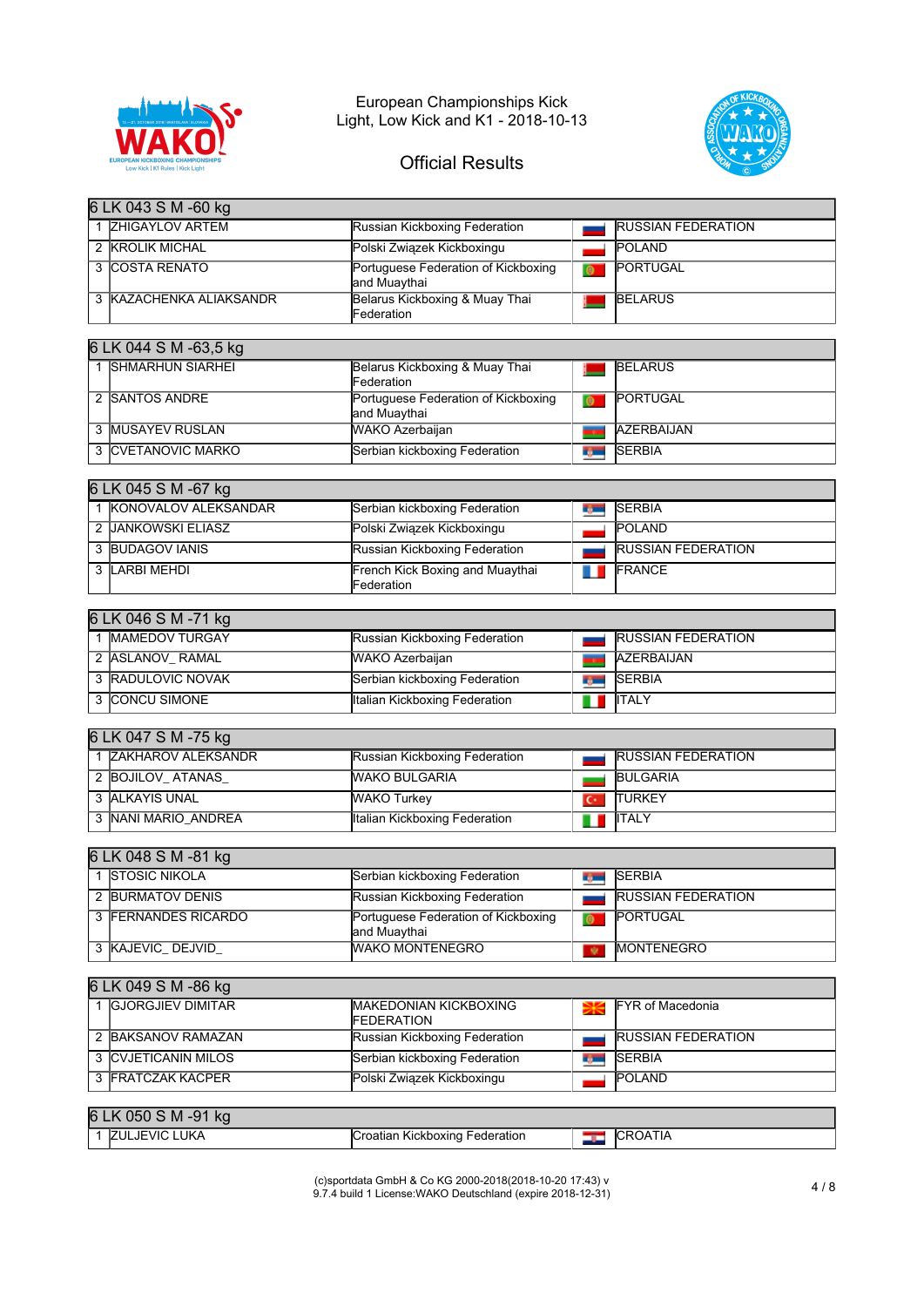



## Official Results

| 2 DZEPINA BOJAN   | Serbian kickboxing Federation | <b>ISERBIA</b> |
|-------------------|-------------------------------|----------------|
| 3 IGRZEDA DOMINIK | Polski Związek Kickboxingu    | <b>POLAND</b>  |
| 3 MILDIRIM CEMIL  | <b>WAKO Turkey</b>            | <b>TURKEY</b>  |

| 6 LK 051 S M +91 kg |                                |  |                           |  |  |
|---------------------|--------------------------------|--|---------------------------|--|--|
| 1 FILIPOVIC NIKOLA  | Serbian kickboxing Federation  |  | <b>SERBIA</b>             |  |  |
| 2 IANTONOV KIRILL   | Russian Kickboxing Federation  |  | <b>RUSSIAN FEDERATION</b> |  |  |
| 3 ICIKOTIC TOMISLAV | Croatian Kickboxing Federation |  | <b>CROATIA</b>            |  |  |
| 3 HREITSAR MAKSYM   | <b>WAKO Ukraine</b>            |  | <b>IUKRAINE</b>           |  |  |

#### 6 LK 052 S F -48 kg

|  | <b>IKUBIAK KAROLINA</b>        | Polski Związek Kickboxingu    |                          | <b>POLAND</b>     |
|--|--------------------------------|-------------------------------|--------------------------|-------------------|
|  | 2 ICARDONI ELENA               | Italian Kickboxing Federation |                          | <b>IITALY</b>     |
|  | 3 RAJABZADEH SHAHBANDLOU FATMA | WAKO Azerbaijan               |                          | <b>AZERBAIJAN</b> |
|  | 3 ICETINTAS ZEYNEP             | <b>WAKO Turkey</b>            | $\overline{\phantom{a}}$ | <b>TURKEY</b>     |

#### 6 LK 053 S F -52 kg

| <b>IBUKVIC SAIDA</b>    | Serbian kickboxing Federation                         | <b>The Contract of the Contract of the Contract of the Contract of the Contract of the Contract of the Contract of the Contract of the Contract of the Contract of the Contract of the Contract of the Contract of the Contract </b> | <b>SERBIA</b>             |
|-------------------------|-------------------------------------------------------|--------------------------------------------------------------------------------------------------------------------------------------------------------------------------------------------------------------------------------------|---------------------------|
| 2 IGUENON DELPHINE      | French Kick Boxing and Muaythai<br><b>IFederation</b> |                                                                                                                                                                                                                                      | <b>FRANCE</b>             |
| 3 IPOSKREBYSHEVA ANNA   | Russian Kickboxing Federation                         |                                                                                                                                                                                                                                      | <b>RUSSIAN FEDERATION</b> |
| 3 <b>IREGVAT LUCIJA</b> | Croatian Kickboxing Federation                        |                                                                                                                                                                                                                                      | <b>CROATIA</b>            |

### 6 LK 054 S F -56 kg

| <b>I</b> LUKAC AJLA | Serbian kickboxing Federation | <b>College</b> | <b>SERBIA</b>             |
|---------------------|-------------------------------|----------------|---------------------------|
| 2 IPERONA NICOLE    | Italian Kickboxing Federation |                | <b>IITALY</b>             |
| 3 INIERODA IWONA    | Polski Związek Kickboxingu    |                | <b>POLAND</b>             |
| 3 PARAKHINA IRINA   | Russian Kickboxing Federation |                | <b>RUSSIAN FEDERATION</b> |

| 6 LK 055 S F -60 kg |                       |                                               |   |                           |  |
|---------------------|-----------------------|-----------------------------------------------|---|---------------------------|--|
|                     | <b>IKIRVAC CIGDEM</b> | <b>WAKO Turkey</b>                            |   | <b>TURKEY</b>             |  |
|                     | 2 INASSO PIERA        | lltalian Kickboxing Federation                | ш | <b>IITALY</b>             |  |
|                     | 3 KUZNETCOVA IULIIA   | Russian Kickboxing Federation                 |   | <b>RUSSIAN FEDERATION</b> |  |
|                     | 3 MOSER JEROMINE      | French Kick Boxing and Muaythai<br>Federation |   | FRANCE                    |  |

#### 6 LK 056 S F -65 kg

| CMAROVA VERONIKA     | Slovak kickboxing Union        |                | <b>ISLOVAKIA</b>          |
|----------------------|--------------------------------|----------------|---------------------------|
| 2 BODAC MARIJA       | Croatian Kickboxing Federation | <b>Section</b> | <b>CROATIA</b>            |
| 3 ZHELEZNIKOVA DARIA | Russian Kickboxing Federation  |                | <b>RUSSIAN FEDERATION</b> |
| 3 KERI VALENTINA     | Serbian kickboxing Federation  |                | <b>SERBIA</b>             |

# 6 LK 057 S F -70 kg

| <b>IFILIPOVA ALEXANDRA</b> | Slovak kickboxing Union        | <b>ISLOVAKIA</b> |
|----------------------------|--------------------------------|------------------|
| 2 JURISIC HELENA           | Croatian Kickboxing Federation | <b>ICROATIA</b>  |
| 3 IOZCAKAR BEYZA FATMA     | <b>WAKO Turkey</b>             | <b>ITURKEY</b>   |
|                            |                                |                  |

| 16 I<br>$\sim$<br><b>kg</b><br>150 |                                             |                                       |
|------------------------------------|---------------------------------------------|---------------------------------------|
| <b>LEEVA MARIA</b><br>IAMP         | Federation<br>. Kickboxing<br><b>ussian</b> | <b>ATION</b><br>'FFDFRA'<br>⊔<br>SIAN |

(c)sportdata GmbH & Co KG 2000-2018(2018-10-20 17:43) v 9.7.4 build 1 License:WAKO Deutschland (expire 2018-12-31) 5 / 8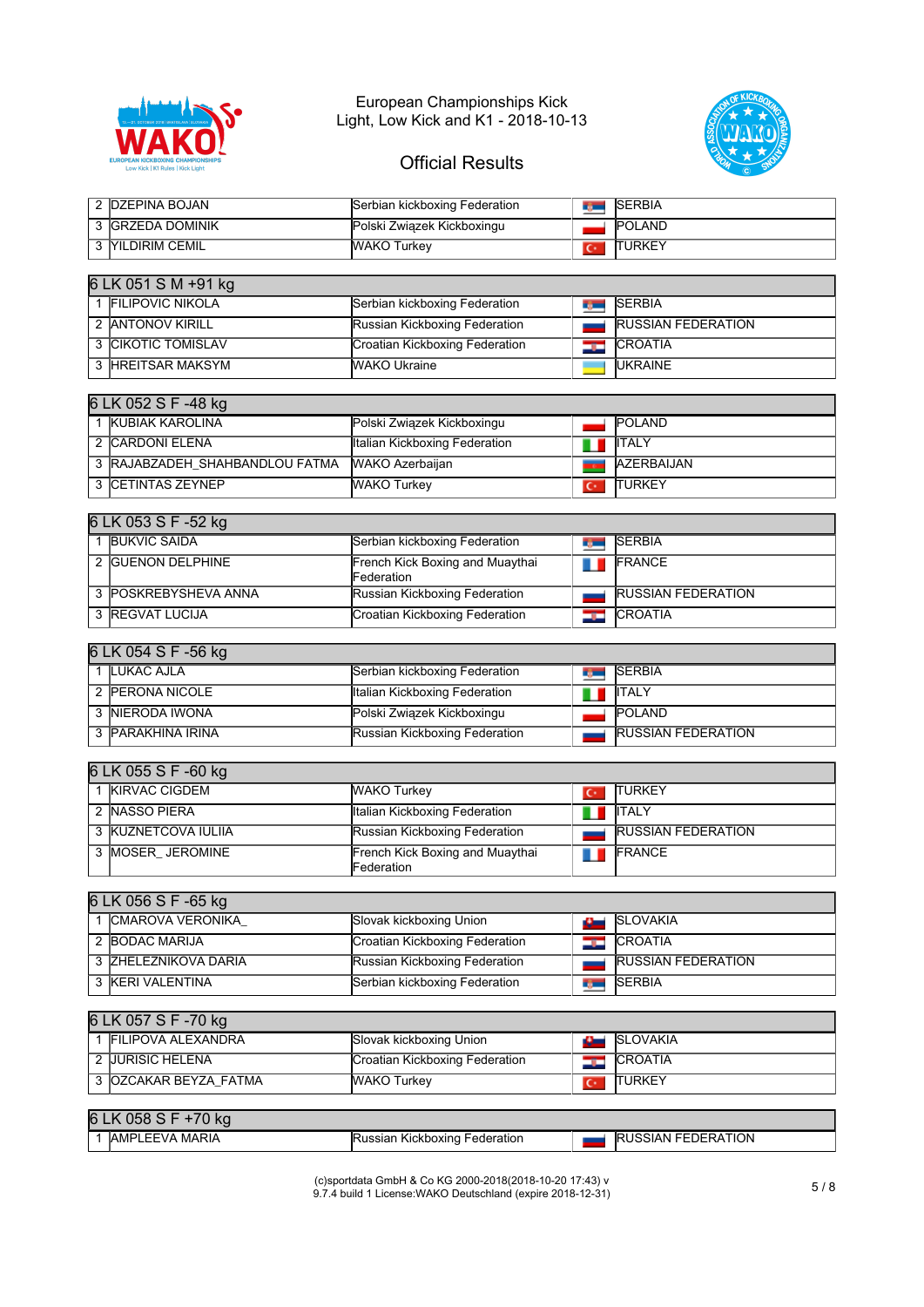



| 2 <b>IMERDIC JASMINA</b>     | KICKBOXING FEDERATION BOSNIA<br>AND HERZEGOVINA | N                         | <b>BOSNIA AND HERZEGOVINA</b> |
|------------------------------|-------------------------------------------------|---------------------------|-------------------------------|
| 3 CELIK HATICE               | <b>WAKO Turkey</b>                              | $C^*$                     | <b>TURKEY</b>                 |
| 7 K1 040 S M -51 kg          |                                                 |                           |                               |
| 1 SPIRIN ALEKSEL             | Russian Kickboxing Federation                   |                           | <b>RUSSIAN FEDERATION</b>     |
| 2 SILIV FAYSAL               | <b>WAKO Turkey</b>                              | $C^*$                     | <b>TURKEY</b>                 |
| 3 SERDIUK OLEKSII            | <b>WAKO Ukraine</b>                             |                           | <b>UKRAINE</b>                |
| 3 MIRONCHYK MIKITA           | Belarus Kickboxing & Muay Thai                  |                           | <b>BELARUS</b>                |
|                              | Federation                                      |                           |                               |
| 7 K1 041 S M -54 kg          |                                                 |                           |                               |
| 1 MONGUSH KEZHIK             | Russian Kickboxing Federation                   |                           | <b>RUSSIAN FEDERATION</b>     |
| 2 KURBONOV KHADISKHON        | <b>WAKO Ukraine</b>                             | a an                      | <b>UKRAINE</b>                |
| 3 MAMMADOV ANAR              | <b>WAKO Azerbaijan</b>                          |                           | <b>AZERBAIJAN</b>             |
| 3 KANCHEV HRISTIYAN          | <b>WAKO BULGARIA</b>                            |                           | <b>BULGARIA</b>               |
|                              |                                                 |                           |                               |
| 7 K1 042 S M -57 kg          |                                                 |                           |                               |
| 1 <b>IHERASYMENKO SERHII</b> | <b>WAKO Ukraine</b>                             |                           | <b>UKRAINE</b>                |
| 2 RAHIMOV ASGAR              | WAKO Azerbaijan                                 | T.                        | <b>AZERBAIJAN</b>             |
| 3 AKYAR_SADI CAN             | <b>WAKO Austria</b>                             |                           | <b>AUSTRIA</b>                |
| 3 RODRIGUEZ SEBASTIAN        | Swedish Kickboxing Federation                   | --<br>--                  | <b>SWEDEN</b>                 |
|                              |                                                 |                           |                               |
| 7 K1 043 S M -60 kg          |                                                 |                           |                               |
| 1 VINNIK ARTSEM              | Belarus Kickboxing & Muay Thai<br>Federation    |                           | <b>BELARUS</b>                |
| 2 ABDULMADZHIDOV IBRAGIM     | Russian Kickboxing Federation                   |                           | <b>RUSSIAN FEDERATION</b>     |
| 3 SEMENCHUK MAKSYM           | <b>WAKO Ukraine</b>                             |                           | <b>UKRAINE</b>                |
| 3 SEN SONER                  | <b>WAKO Turkey</b>                              | $\mathbf{C}^*$            | <b>TURKEY</b>                 |
|                              |                                                 |                           |                               |
| 7 K1 044 S M -63,5 kg        |                                                 |                           |                               |
| 1 SANANZADE ORFAN            | <b>WAKO Ukraine</b>                             |                           | <b>UKRAINE</b>                |
| 2 GADZHIMUSAEV SHAMIL        | Russian Kickboxing Federation                   |                           | <b>RUSSIAN FEDERATION</b>     |
| 3 DESKAJ MUHAMET             | Croatian Kickboxing Federation                  | درت                       | CROATIA                       |
| 3 SIVAK VACLAV               | <b>Czech Full Contact Union</b>                 |                           | <b>CZECH REPUBLIC</b>         |
| 7 K1 045 S M -67 kg          |                                                 |                           |                               |
| 1  UKRAINETS OLEKSANDR       | <b>WAKO Ukraine</b>                             |                           | <b>UKRAINE</b>                |
| 2 BASHIROV TAMERLAN          | Russian Kickboxing Federation                   |                           | <b>RUSSIAN FEDERATION</b>     |
| 3 LIDOR KURT                 | <b>WAKO</b> Israel                              | $\overline{\mathfrak{p}}$ | <b>ISRAEL</b>                 |
| 3 KAZIECZKO WOJCIECH         | Polski Związek Kickboxingu                      |                           | POLAND                        |
|                              |                                                 |                           |                               |
| 7 K1 046 S M -71 kg          |                                                 |                           |                               |
| 1 TANBIEV ALIMPASHA          | Russian Kickboxing Federation                   |                           | <b>RUSSIAN FEDERATION</b>     |
|                              |                                                 |                           |                               |

| THANDIEV ALIMPASHA | <b>IRUSSIAN KICKDOXING FEGETATION</b>                | IRUSSIAN FEDERATION |
|--------------------|------------------------------------------------------|---------------------|
| 2 ALIYEV ELKHAN    | <b>WAKO Azerbaijan</b>                               | AZERBAIJAN          |
| 3 GIELATA ADAM     | Polski Związek Kickboxingu                           | <b>POLAND</b>       |
| 3 BARAO ADOLFO     | Portuguese Federation of Kickboxing<br>land Muavthai | <b>PORTUGAL</b>     |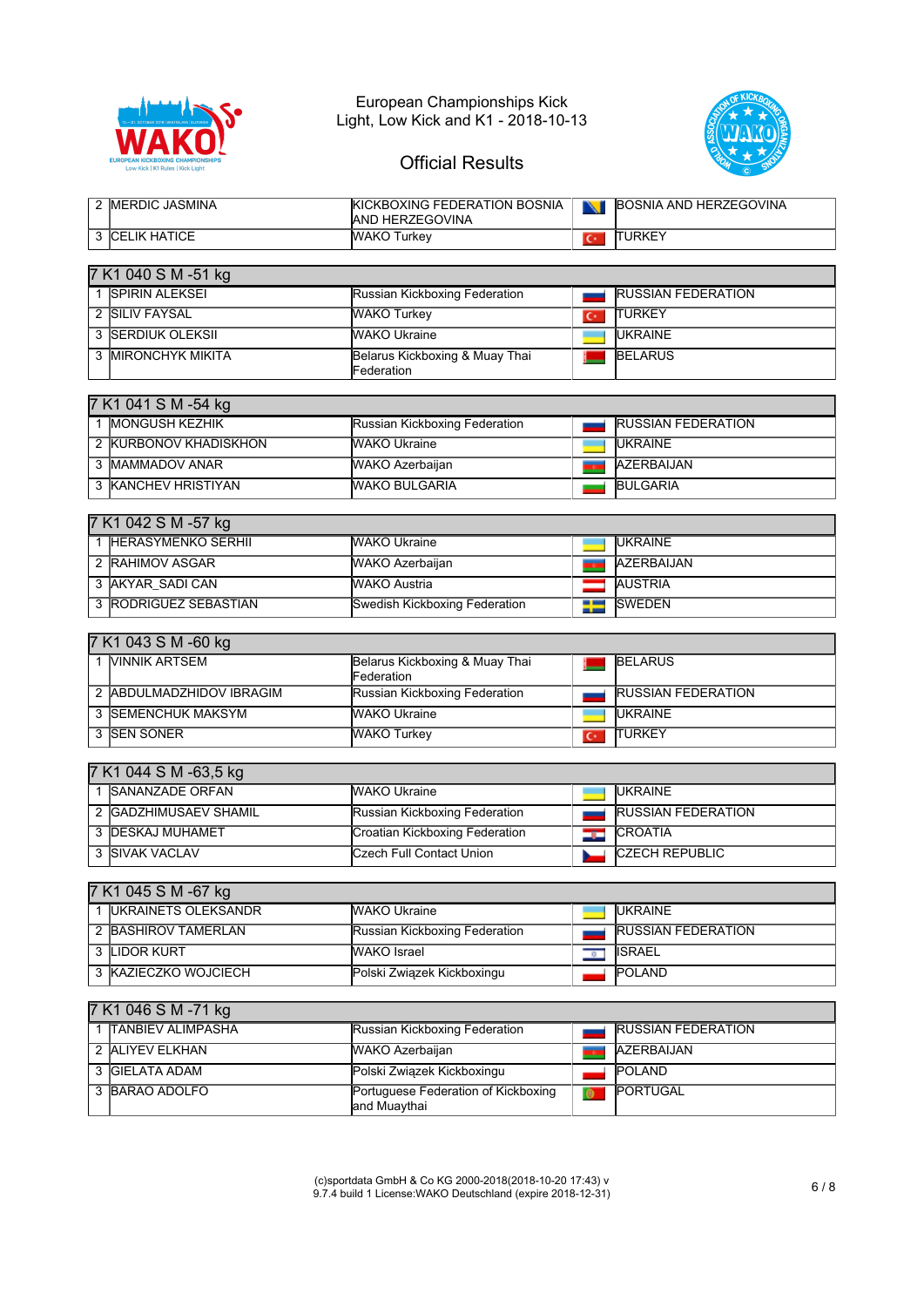



# Official Results

| 7 K1 047 S M -75 kg                       |                                                        |               |                               |  |  |  |
|-------------------------------------------|--------------------------------------------------------|---------------|-------------------------------|--|--|--|
| 1 SPADARENKA MAKS                         | Belarus Kickboxing & Muay Thai<br>Federation           |               | <b>BELARUS</b>                |  |  |  |
| 2 ASTUR MAIKEL                            | <b>Estonian Kickboxing Federation</b>                  |               | <b>ESTONIA</b>                |  |  |  |
| <b>TODOROVIC NIKOLA</b>                   | Serbian kickboxing Federation                          | <b>Record</b> | <b>SERBIA</b>                 |  |  |  |
| 3 ZELONI ALESSIO                          | <b>Italian Kickboxing Federation</b>                   | ш             | <b>ITALY</b>                  |  |  |  |
|                                           |                                                        |               |                               |  |  |  |
| 7 K1 048 S M -81 kg                       |                                                        |               |                               |  |  |  |
| 1 BARANAU DZMITRY                         | Belarus Kickboxing & Muay Thai<br>Federation           |               | <b>BELARUS</b>                |  |  |  |
| 2 MENKOVIC ALEKSANDAR                     | Serbian kickboxing Federation                          | n m           | <b>SERBIA</b>                 |  |  |  |
| AMIRZHANOV GADZHIMURAD<br>3               | Russian Kickboxing Federation                          |               | <b>RUSSIAN FEDERATION</b>     |  |  |  |
| 3 ILIOSKI BOBAN                           | <b>MAKEDONIAN KICKBOXING</b><br><b>FEDERATION</b>      | ₩             | <b>FYR</b> of Macedonia       |  |  |  |
| 7 K1 049 S M -86 kg                       |                                                        |               |                               |  |  |  |
| 1 VAUCHOK YAUHENI                         | Belarus Kickboxing & Muay Thai<br>Federation           |               | <b>BELARUS</b>                |  |  |  |
| 2 MALAFEEV ALEKSANDR                      | Russian Kickboxing Federation                          |               | <b>RUSSIAN FEDERATION</b>     |  |  |  |
| 3 JAMAN LUKA                              | Croatian Kickboxing Federation                         | H             | <b>CROATIA</b>                |  |  |  |
| 3 FOSTENKO VLADYSLAV                      | <b>WAKO Ukraine</b>                                    |               | <b>UKRAINE</b>                |  |  |  |
|                                           |                                                        |               |                               |  |  |  |
| 7 K1 050 S M -91 kg                       |                                                        |               |                               |  |  |  |
| 1 CATIPOVIC TONI                          | Croatian Kickboxing Federation                         | درو           | <b>CROATIA</b>                |  |  |  |
| 2 KRNJIC AHMED                            | <b>KICKBOXING FEDERATION BOSNIA</b><br>AND HERZEGOVINA |               | <b>BOSNIA AND HERZEGOVINA</b> |  |  |  |
| 3 DARMESHKIN IGOR                         | Russian Kickboxing Federation                          |               | <b>RUSSIAN FEDERATION</b>     |  |  |  |
| 3 SHCHERBATIUK ROMAN                      | <b>WAKO Ukraine</b>                                    |               | <b>UKRAINE</b>                |  |  |  |
|                                           |                                                        |               |                               |  |  |  |
| 7 K1 051 S M +91 kg<br>1 PLAZIBAT ANTONIO | <b>Croatian Kickboxing Federation</b>                  |               | <b>CROATIA</b>                |  |  |  |
| 2 RAJABZADEH BAHRAM                       | WAKO Azerbaijan                                        | دی            | <b>AZERBAIJAN</b>             |  |  |  |
| 3 RAMANKEVICH PIOTR                       | Belarus Kickboxing & Muay Thai                         |               | <b>BELARUS</b>                |  |  |  |
|                                           | Federation                                             |               |                               |  |  |  |
| 3 HOLOVATIUK ROMAN                        | <b>WAKO Ukraine</b>                                    |               | <b>UKRAINE</b>                |  |  |  |
|                                           |                                                        |               |                               |  |  |  |
| 7 K1 052 S F -48 kg                       |                                                        |               |                               |  |  |  |
| 1 ZHAGUPOVA FATIMA                        | Russian Kickboxing Federation                          |               | <b>RUSSIAN FEDERATION</b>     |  |  |  |
| 2 DJEDIDI MYRIAME                         | French Kick Boxing and Muaythai<br>Federation          |               | FRANCE                        |  |  |  |
| 3 SACHKOV YULIA                           | <b>WAKO</b> Israel                                     | $\alpha$      | <b>ISRAEL</b>                 |  |  |  |
| <b>STRNADOVA KLARA</b><br>3               | <b>Czech Full Contact Union</b>                        |               | <b>CZECH REPUBLIC</b>         |  |  |  |
|                                           |                                                        |               |                               |  |  |  |
| 7 K1 053 S F -52 kg                       |                                                        |               |                               |  |  |  |
| 1 CHOCHLIKOVA MONIKA                      | Slovak kickboxing Union                                | <b>ALL</b>    | <b>SLOVAKIA</b>               |  |  |  |
| 2 KERLEHOVA MICHAELA                      | <b>Czech Full Contact Union</b>                        |               | CZECH REPUBLIC                |  |  |  |
| <b>DJEKIC MARINA</b><br>3                 | Serbian kickboxing Federation                          | <b>Marine</b> | <b>SERBIA</b>                 |  |  |  |
| 3 <b>ISMAILOVA KRISTINA</b>               | Russian Kickboxing Federation                          |               | <b>RUSSIAN FEDERATION</b>     |  |  |  |
| 7K1051C E56                               |                                                        |               |                               |  |  |  |

| - IN 1<br>$\overline{0}$ of $\overline{0}$<br>וטס - |               |  |        |  |  |
|-----------------------------------------------------|---------------|--|--------|--|--|
| $- - - -$<br>ואר<br>i MELIEM<br>JMUS.               | urkey<br>'ANL |  | INIVIV |  |  |
|                                                     |               |  |        |  |  |

(c)sportdata GmbH & Co KG 2000-2018(2018-10-20 17:43) v 9.7.4 build 1 License:WAKO Deutschland (expire 2018-12-31) 7 / 8